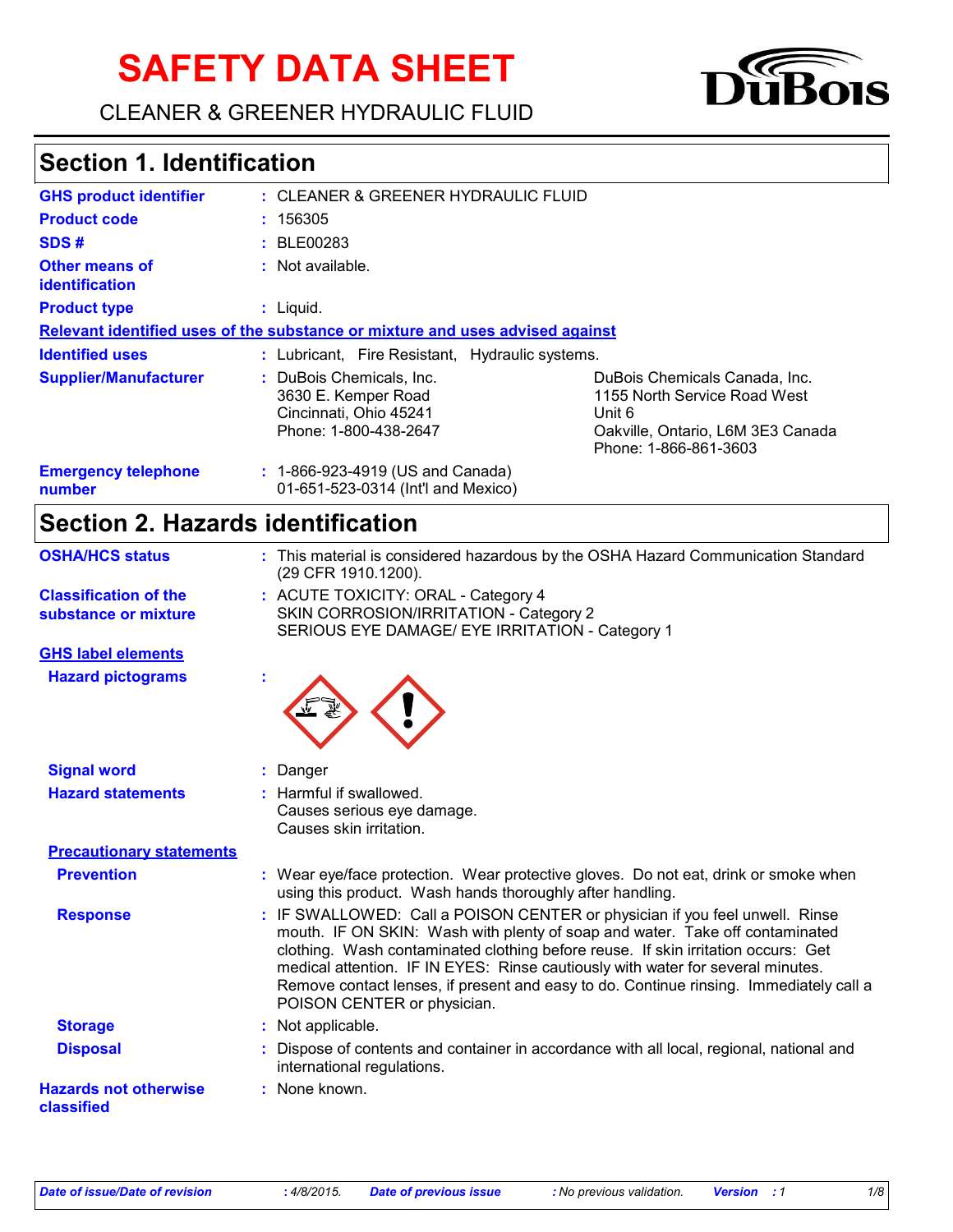# **Section 3. Composition/information on ingredients**

| <b>Ingredient name</b>                       | $\frac{9}{6}$          | <b>CAS number</b>    |
|----------------------------------------------|------------------------|----------------------|
| 2,2'-oxybisethanol<br>2-dimethylaminoethanol | $ 40 - 50$<br>1<br>- 5 | 111-46-6<br>108-01-0 |

Any concentration shown as a range is to protect confidentiality or is due to batch variation.

**There are no additional ingredients present which, within the current knowledge of the supplier and in the concentrations applicable, are classified as hazardous to health or the environment and hence require reporting in this section.**

**Occupational exposure limits, if available, are listed in Section 8.**

### **Section 4. First aid measures**

#### **Description of necessary first aid measures**

| <b>Eye contact</b>                                 | : Get medical attention immediately. Call a poison center or physician. Immediately flush<br>eyes with plenty of water, occasionally lifting the upper and lower eyelids. Check for and<br>remove any contact lenses. Continue to rinse for at least 10 minutes. Chemical burns<br>must be treated promptly by a physician.                                                                                                                                                                                                                                                                                                                                                                                                                                                                                                                                                                                  |  |
|----------------------------------------------------|--------------------------------------------------------------------------------------------------------------------------------------------------------------------------------------------------------------------------------------------------------------------------------------------------------------------------------------------------------------------------------------------------------------------------------------------------------------------------------------------------------------------------------------------------------------------------------------------------------------------------------------------------------------------------------------------------------------------------------------------------------------------------------------------------------------------------------------------------------------------------------------------------------------|--|
| <b>Inhalation</b>                                  | : Get medical attention immediately. Call a poison center or physician. Remove victim to<br>fresh air and keep at rest in a position comfortable for breathing. If it is suspected that<br>fumes are still present, the rescuer should wear an appropriate mask or self-contained<br>breathing apparatus. If not breathing, if breathing is irregular or if respiratory arrest<br>occurs, provide artificial respiration or oxygen by trained personnel. It may be<br>dangerous to the person providing aid to give mouth-to-mouth resuscitation. If<br>unconscious, place in recovery position and get medical attention immediately. Maintain<br>an open airway. Loosen tight clothing such as a collar, tie, belt or waistband. In case of<br>inhalation of decomposition products in a fire, symptoms may be delayed. The exposed<br>person may need to be kept under medical surveillance for 48 hours. |  |
| <b>Skin contact</b>                                | : Get medical attention immediately. Call a poison center or physician. Flush<br>contaminated skin with plenty of water. Remove contaminated clothing and shoes.<br>Wash contaminated clothing thoroughly with water before removing it, or wear gloves.<br>Continue to rinse for at least 10 minutes. Chemical burns must be treated promptly by a<br>physician. Wash clothing before reuse. Clean shoes thoroughly before reuse.                                                                                                                                                                                                                                                                                                                                                                                                                                                                           |  |
| <b>Ingestion</b>                                   | : Get medical attention immediately. Call a poison center or physician. Wash out mouth<br>with water. Remove dentures if any. Remove victim to fresh air and keep at rest in a<br>position comfortable for breathing. If material has been swallowed and the exposed<br>person is conscious, give small quantities of water to drink. Stop if the exposed person<br>feels sick as vomiting may be dangerous. Do not induce vomiting unless directed to do<br>so by medical personnel. If vomiting occurs, the head should be kept low so that vomit<br>does not enter the lungs. Chemical burns must be treated promptly by a physician.<br>Never give anything by mouth to an unconscious person. If unconscious, place in<br>recovery position and get medical attention immediately. Maintain an open airway.<br>Loosen tight clothing such as a collar, tie, belt or waistband.                          |  |
| Most important symptoms/effects, acute and delayed |                                                                                                                                                                                                                                                                                                                                                                                                                                                                                                                                                                                                                                                                                                                                                                                                                                                                                                              |  |
| <b>Potential acute health effects</b>              |                                                                                                                                                                                                                                                                                                                                                                                                                                                                                                                                                                                                                                                                                                                                                                                                                                                                                                              |  |
| <b>Eye contact</b>                                 | : Causes serious eye damage.                                                                                                                                                                                                                                                                                                                                                                                                                                                                                                                                                                                                                                                                                                                                                                                                                                                                                 |  |
| <b>Inhalation</b>                                  | May give off gas, vapor or dust that is very irritating or corrosive to the respiratory<br>system. Exposure to decomposition products may cause a health hazard. Serious<br>effects may be delayed following exposure.                                                                                                                                                                                                                                                                                                                                                                                                                                                                                                                                                                                                                                                                                       |  |
| <b>Skin contact</b>                                | : Causes skin irritation.                                                                                                                                                                                                                                                                                                                                                                                                                                                                                                                                                                                                                                                                                                                                                                                                                                                                                    |  |
| <b>Ingestion</b>                                   | : Harmful if swallowed. May cause burns to mouth, throat and stomach.                                                                                                                                                                                                                                                                                                                                                                                                                                                                                                                                                                                                                                                                                                                                                                                                                                        |  |
| <b>Over-exposure signs/symptoms</b>                |                                                                                                                                                                                                                                                                                                                                                                                                                                                                                                                                                                                                                                                                                                                                                                                                                                                                                                              |  |
| <b>Eye contact</b>                                 | : Adverse symptoms may include the following:<br>pain<br>watering<br>redness                                                                                                                                                                                                                                                                                                                                                                                                                                                                                                                                                                                                                                                                                                                                                                                                                                 |  |
| <b>Date of issue/Date of revision</b>              | : 4/8/2015.<br><b>Date of previous issue</b><br><b>Version</b> : 1<br>2/8<br>: No previous validation.                                                                                                                                                                                                                                                                                                                                                                                                                                                                                                                                                                                                                                                                                                                                                                                                       |  |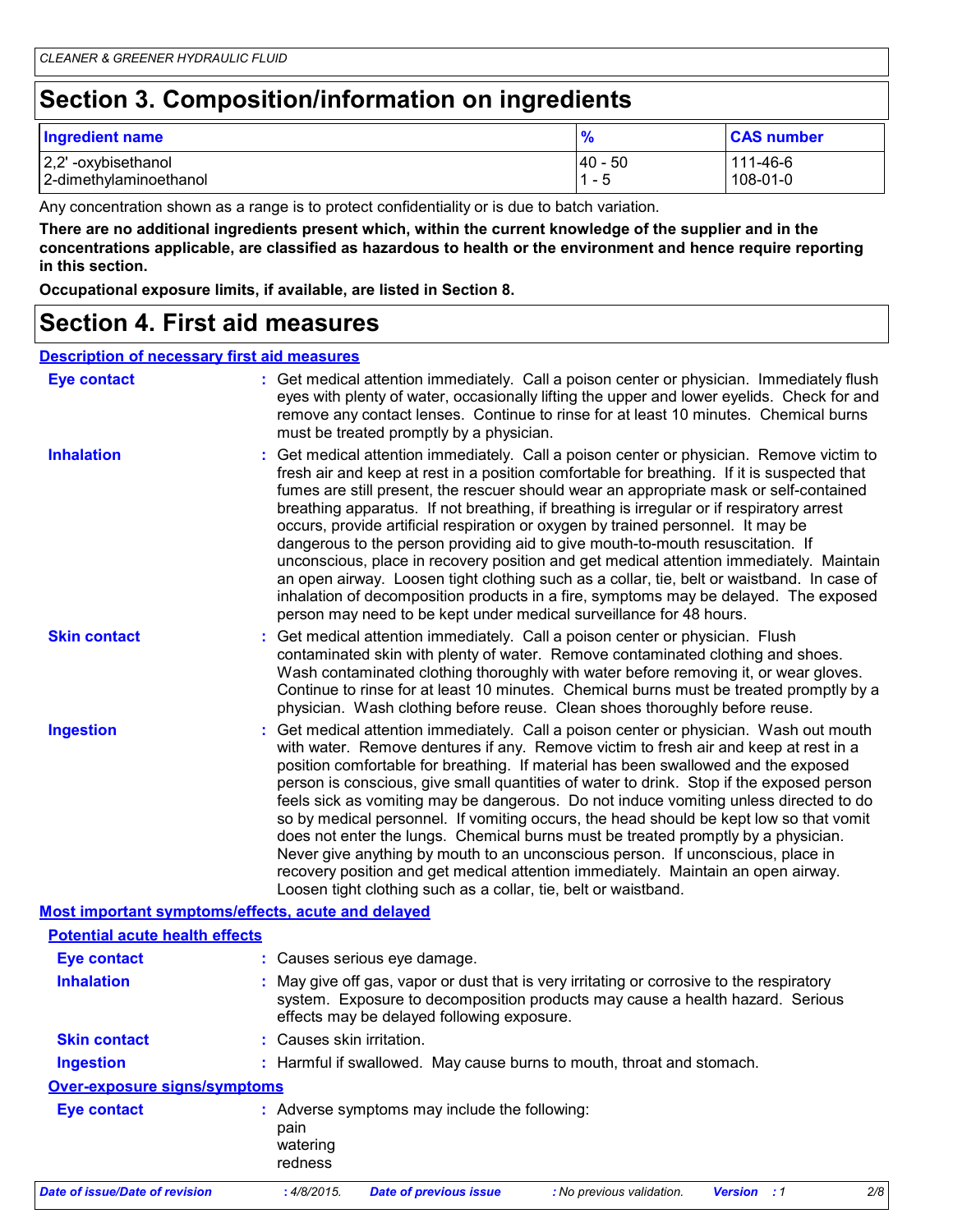# **Section 4. First aid measures**

| <b>Inhalation</b>                          | : No specific data.                                                                                                                                                      |  |
|--------------------------------------------|--------------------------------------------------------------------------------------------------------------------------------------------------------------------------|--|
| <b>Skin contact</b>                        | : Adverse symptoms may include the following:<br>pain or irritation<br>redness<br>blistering may occur                                                                   |  |
| Ingestion                                  | : Adverse symptoms may include the following:<br>stomach pains                                                                                                           |  |
|                                            | <u>Indication of immediate medical attention and special treatment needed, if necessary</u>                                                                              |  |
| <b>Notes to physician</b>                  | : In case of inhalation of decomposition products in a fire, symptoms may be delayed.<br>The exposed person may need to be kept under medical surveillance for 48 hours. |  |
| <b>Specific treatments</b>                 | : No specific treatment.                                                                                                                                                 |  |
| See toxicological information (Section 11) |                                                                                                                                                                          |  |

# **Section 5. Fire-fighting measures**

| <b>Extinguishing media</b>                               |                                                                                                                                                                        |
|----------------------------------------------------------|------------------------------------------------------------------------------------------------------------------------------------------------------------------------|
| <b>Suitable extinguishing</b><br>media                   | : Use an extinguishing agent suitable for the surrounding fire.                                                                                                        |
| <b>Unsuitable extinguishing</b><br>media                 | $:$ None known.                                                                                                                                                        |
| <b>Specific hazards arising</b><br>from the chemical     | : In a fire or if heated, a pressure increase will occur and the container may burst.                                                                                  |
| <b>Hazardous thermal</b><br>decomposition products       | Decomposition products may include the following materials:<br>carbon dioxide<br>carbon monoxide<br>nitrogen oxides                                                    |
| <b>Special protective</b><br>equipment for fire-fighters | Fire-fighters should wear appropriate protective equipment and self-contained breathing<br>apparatus (SCBA) with a full face-piece operated in positive pressure mode. |

### **Section 6. Accidental release measures**

| <b>Personal precautions</b>      | : No action shall be taken involving any personal risk or without suitable training.<br>Evacuate surrounding areas. Keep unnecessary and unprotected personnel from<br>entering. Do not touch or walk through spilled material. Do not breathe vapor or mist.<br>Provide adequate ventilation. Wear appropriate respirator when ventilation is<br>inadequate. Put on appropriate personal protective equipment.                                                                                                                                                                                                                                                                                              |
|----------------------------------|--------------------------------------------------------------------------------------------------------------------------------------------------------------------------------------------------------------------------------------------------------------------------------------------------------------------------------------------------------------------------------------------------------------------------------------------------------------------------------------------------------------------------------------------------------------------------------------------------------------------------------------------------------------------------------------------------------------|
| <b>Environmental precautions</b> | : Avoid dispersal of spilled material and runoff and contact with soil, waterways, drains<br>and sewers. Inform the relevant authorities if the product has caused environmental<br>pollution (sewers, waterways, soil or air).                                                                                                                                                                                                                                                                                                                                                                                                                                                                              |
| <b>Methods for cleaning up</b>   |                                                                                                                                                                                                                                                                                                                                                                                                                                                                                                                                                                                                                                                                                                              |
| <b>Small spill</b>               | Stop leak if without risk. Move containers from spill area. Dilute with water and mop up<br>if water-soluble. Alternatively, or if water-insoluble, absorb with an inert dry material and<br>place in an appropriate waste disposal container. Dispose of via a licensed waste<br>disposal contractor.                                                                                                                                                                                                                                                                                                                                                                                                       |
| <b>Large spill</b>               | : Stop leak if without risk. Move containers from spill area. Approach release from<br>upwind. Prevent entry into sewers, water courses, basements or confined areas. Wash<br>spillages into an effluent treatment plant or proceed as follows. Contain and collect<br>spillage with non-combustible, absorbent material e.g. sand, earth, vermiculite or<br>diatomaceous earth and place in container for disposal according to local regulations<br>(see Section 13). Dispose of via a licensed waste disposal contractor. Contaminated<br>absorbent material may pose the same hazard as the spilled product. Note: see<br>Section 1 for emergency contact information and Section 13 for waste disposal. |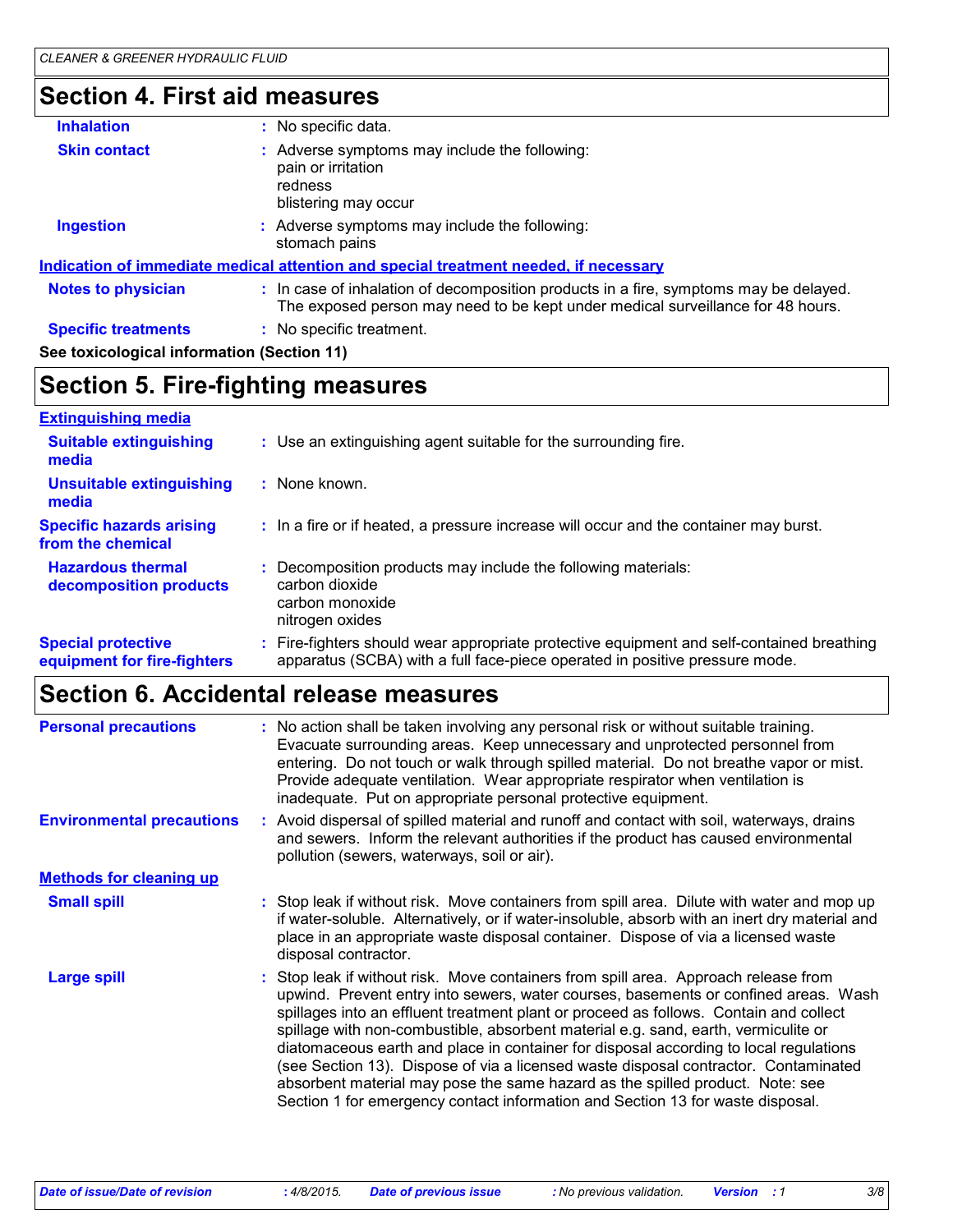## **Section 7. Handling and storage**

| <b>Handling</b> | : Put on appropriate personal protective equipment (see Section 8). Do not get in eyes or<br>on skin or clothing. Do not breathe vapor or mist. Do not ingest. If during normal use<br>the material presents a respiratory hazard, use only with adequate ventilation or wear<br>appropriate respirator. Keep in the original container or an approved alternative made<br>from a compatible material, kept tightly closed when not in use. Empty containers retain<br>product residue and can be hazardous. Do not reuse container. |
|-----------------|--------------------------------------------------------------------------------------------------------------------------------------------------------------------------------------------------------------------------------------------------------------------------------------------------------------------------------------------------------------------------------------------------------------------------------------------------------------------------------------------------------------------------------------|
| <b>Storage</b>  | : Store in accordance with local regulations. Store in original container protected from<br>direct sunlight in a dry, cool and well-ventilated area, away from incompatible materials<br>(see Section 10) and food and drink. Store locked up. Keep container tightly closed<br>and sealed until ready for use. Containers that have been opened must be carefully<br>resealed and kept upright to prevent leakage. Do not store in unlabeled containers.<br>Use appropriate containment to avoid environmental contamination.       |

### **Section 8. Exposure controls/personal protection**

| <b>Control parameters</b> |                                     |
|---------------------------|-------------------------------------|
|                           | <b>Occupational exposure limits</b> |

None.

| <b>Engineering measures</b>                          | If user operations generate dust, fumes, gas, vapor or mist, use process enclosures,<br>local exhaust ventilation or other engineering controls to keep worker exposure to<br>airborne contaminants below any recommended or statutory limits.                                                                                                                                                  |  |  |
|------------------------------------------------------|-------------------------------------------------------------------------------------------------------------------------------------------------------------------------------------------------------------------------------------------------------------------------------------------------------------------------------------------------------------------------------------------------|--|--|
| <b>Hygiene measures</b>                              | Wash hands, forearms and face thoroughly after handling chemical products, before<br>eating, smoking and using the lavatory and at the end of the working period.<br>Appropriate techniques should be used to remove potentially contaminated clothing.<br>Wash contaminated clothing before reusing. Ensure that eyewash stations and safety<br>showers are close to the workstation location. |  |  |
| <b>Personal protection</b>                           |                                                                                                                                                                                                                                                                                                                                                                                                 |  |  |
| <b>Respiratory</b>                                   | : If a risk assessment indicates this is necessary, use a properly fitted, air-purifying or<br>airfed respirator complying with an approved standard. Respirator selection must be<br>based on known or anticipated exposure levels, the hazards of the product and the safe<br>working limits of the selected respirator.                                                                      |  |  |
| <b>Hands</b>                                         | Chemical-resistant, impervious gloves complying with an approved standard should be<br>worn at all times when handling chemical products if a risk assessment indicates this is<br>necessary.                                                                                                                                                                                                   |  |  |
| <b>Eyes</b>                                          | Safety eyewear complying with an approved standard should be used when a risk<br>assessment indicates this is necessary to avoid exposure to liquid splashes, mists,<br>gases or dusts. Recommended: Chemical splash goggles.                                                                                                                                                                   |  |  |
| <b>Skin</b>                                          | Personal protective equipment for the body should be selected based on the task being<br>performed and the risks involved and should be approved by a specialist before<br>handling this product.                                                                                                                                                                                               |  |  |
| <b>Environmental exposure</b><br><b>controls</b>     | Emissions from ventilation or work process equipment should be checked to ensure<br>they comply with the requirements of environmental protection legislation. In some<br>cases, fume scrubbers, filters or engineering modifications to the process equipment<br>will be necessary to reduce emissions to acceptable levels.                                                                   |  |  |
| <b>Personal protective</b><br>equipment (Pictograms) |                                                                                                                                                                                                                                                                                                                                                                                                 |  |  |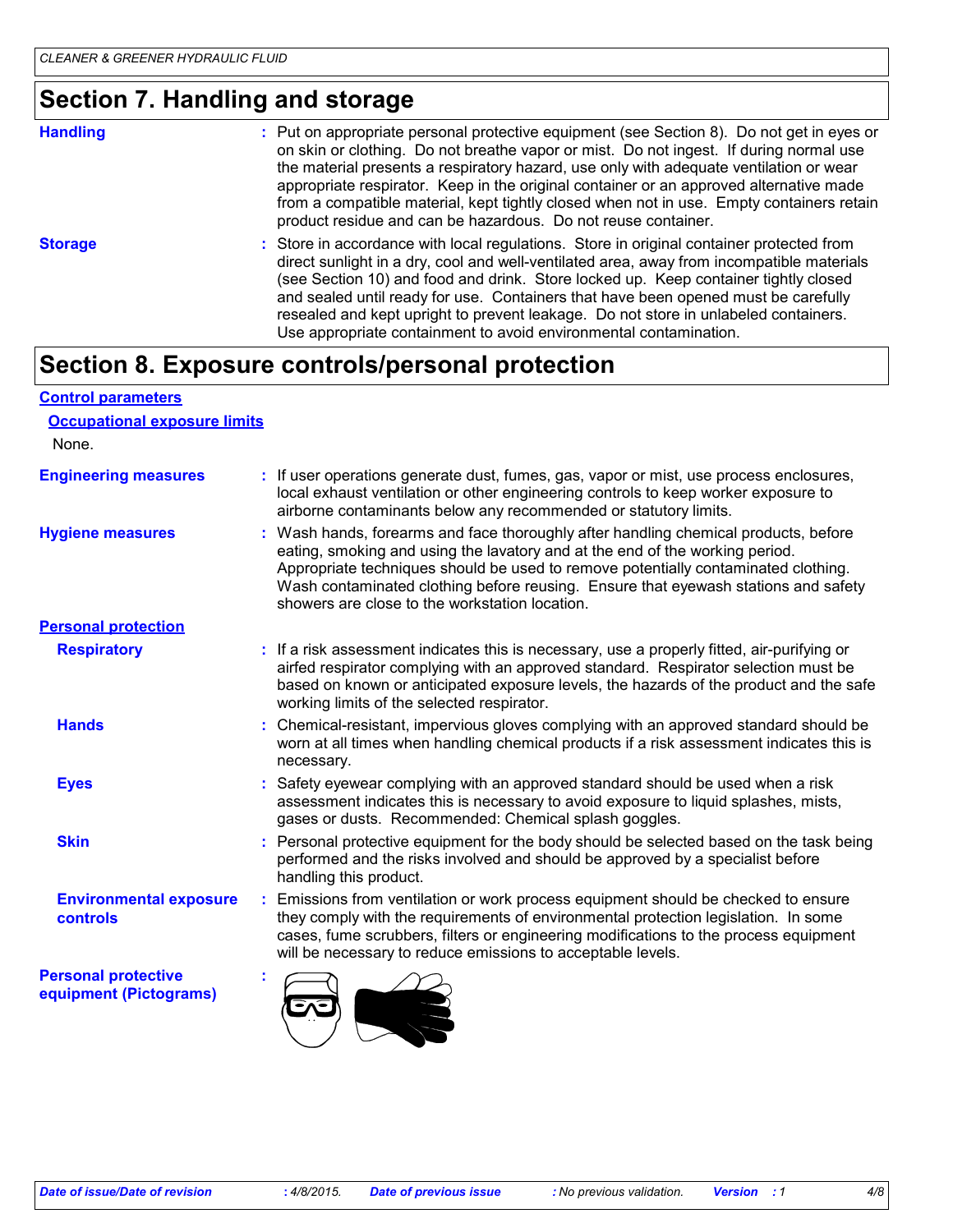# **Section 9. Physical and chemical properties**

#### **Appearance**

| <b>Physical state</b>                             |    | $:$ Liquid.                                              |
|---------------------------------------------------|----|----------------------------------------------------------|
| <b>Color</b>                                      |    | : Red. Orange.                                           |
| <b>Odor</b>                                       |    | : Amine-like.                                            |
| <b>Odor threshold</b>                             |    | : Not available.                                         |
| рH                                                |    | : 9.5                                                    |
| <b>Melting point</b>                              |    | : <-40°C (<-40°F)                                        |
| <b>Boiling point</b>                              |    | $:$ Not available.                                       |
| <b>Flash point</b>                                |    | Closed cup: 160°C (320°F) [Pensky-Martens (ASTM D93)]    |
| <b>Burning time</b>                               |    | : Not applicable.                                        |
| <b>Burning rate</b>                               |    | Not applicable.                                          |
| <b>Evaporation rate</b>                           |    | Not available.                                           |
| <b>Flammability (solid, gas)</b>                  | ÷. | Not available.                                           |
| Lower and upper explosive<br>(flammable) limits   |    | : Not available.                                         |
| <b>Vapor pressure</b>                             |    | $:$ <0.0013 kPa (<0.01 mm Hg) [room temperature]         |
| <b>Vapor density</b>                              |    | : $>1$ [Air = 1]                                         |
| <b>Relative density</b>                           |    | 1.0874                                                   |
| <b>Solubility</b>                                 |    | : Easily soluble in the following materials: cold water. |
| <b>Solubility in water</b>                        |    | : Not available.                                         |
| <b>Partition coefficient: n-</b><br>octanol/water |    | : Not available.                                         |
| <b>Auto-ignition temperature</b>                  |    | : Not available.                                         |
| <b>Decomposition temperature :</b>                |    | Not available.                                           |
| <b>Viscosity</b>                                  |    | : Not available.                                         |
| <b>Elemental Phosphorus</b>                       |    | $: 0 \%$                                                 |
| <b>VOC content</b>                                |    | $:$ Not available.                                       |

# **Section 10. Stability and reactivity**

| <b>Reactivity</b>                                   | : No specific test data related to reactivity available for this product or its ingredients.                                                                                                                                                                                                                                                                                                                                                                                                                                   |
|-----------------------------------------------------|--------------------------------------------------------------------------------------------------------------------------------------------------------------------------------------------------------------------------------------------------------------------------------------------------------------------------------------------------------------------------------------------------------------------------------------------------------------------------------------------------------------------------------|
| <b>Chemical stability</b>                           | : The product is stable.                                                                                                                                                                                                                                                                                                                                                                                                                                                                                                       |
| <b>Possibility of hazardous</b><br><b>reactions</b> | : Under normal conditions of storage and use, hazardous reactions will not occur.                                                                                                                                                                                                                                                                                                                                                                                                                                              |
| <b>Conditions to avoid</b>                          | : No specific data.                                                                                                                                                                                                                                                                                                                                                                                                                                                                                                            |
| <b>Incompatible materials</b>                       | Extremely reactive or incompatible with the following materials: oxidizing materials,<br>acids and alkalis.                                                                                                                                                                                                                                                                                                                                                                                                                    |
| <b>Hazardous decomposition</b><br>products          | : Under normal conditions of storage and use, hazardous decomposition products should<br>not be produced.                                                                                                                                                                                                                                                                                                                                                                                                                      |
| <b>Storage</b>                                      | : Store in accordance with local regulations. Store in original container protected from<br>direct sunlight in a dry, cool and well-ventilated area, away from incompatible materials<br>(see Section 10) and food and drink. Store locked up. Keep container tightly closed<br>and sealed until ready for use. Containers that have been opened must be carefully<br>resealed and kept upright to prevent leakage. Do not store in unlabeled containers.<br>Use appropriate containment to avoid environmental contamination. |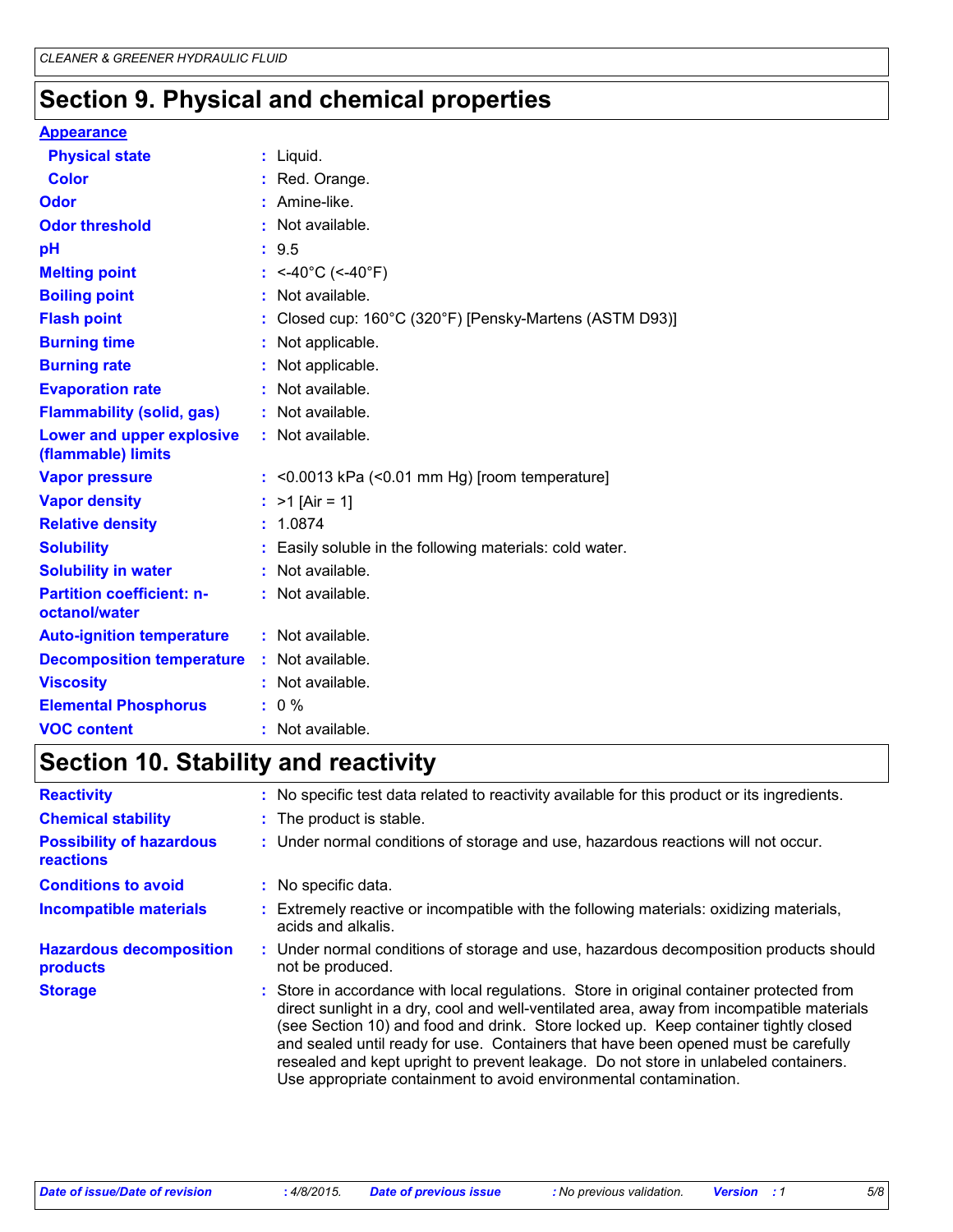# **Section 11. Toxicological information**

| <b>Information on toxicological effects</b> |                                                                                                        |                                                                                                                                                                            |
|---------------------------------------------|--------------------------------------------------------------------------------------------------------|----------------------------------------------------------------------------------------------------------------------------------------------------------------------------|
| <b>Information on the likely</b>            |                                                                                                        |                                                                                                                                                                            |
| routes of exposure                          | Dermal contact. Eye contact. Inhalation.                                                               |                                                                                                                                                                            |
| <b>Potential acute health effects</b>       |                                                                                                        |                                                                                                                                                                            |
| <b>Eye contact</b>                          | : Causes serious eye damage.                                                                           |                                                                                                                                                                            |
| <b>Inhalation</b>                           | effects may be delayed following exposure.                                                             | : May give off gas, vapor or dust that is very irritating or corrosive to the respiratory<br>system. Exposure to decomposition products may cause a health hazard. Serious |
| <b>Skin contact</b>                         | : Causes skin irritation.                                                                              |                                                                                                                                                                            |
| <b>Ingestion</b>                            | : Harmful if swallowed. May cause burns to mouth, throat and stomach.                                  |                                                                                                                                                                            |
|                                             | <b>Symptoms related to the physical, chemical and toxicological characteristics</b>                    |                                                                                                                                                                            |
| <b>Eye contact</b>                          | : Adverse symptoms may include the following:<br>pain<br>watering<br>redness                           |                                                                                                                                                                            |
| <b>Inhalation</b>                           | : No specific data.                                                                                    |                                                                                                                                                                            |
| <b>Skin contact</b>                         | : Adverse symptoms may include the following:<br>pain or irritation<br>redness<br>blistering may occur |                                                                                                                                                                            |
| <b>Ingestion</b>                            | : Adverse symptoms may include the following:<br>stomach pains                                         |                                                                                                                                                                            |
|                                             | Delayed and immediate effects and also chronic effects from short and long term exposure               |                                                                                                                                                                            |
| <b>Short term exposure</b>                  |                                                                                                        |                                                                                                                                                                            |
| <b>Potential immediate</b><br>effects       | : Not available.                                                                                       |                                                                                                                                                                            |
| <b>Potential delayed effects</b>            | : Not available.                                                                                       |                                                                                                                                                                            |
| <b>Long term exposure</b>                   |                                                                                                        |                                                                                                                                                                            |
| <b>Potential immediate</b><br>effects       | : Not available.                                                                                       |                                                                                                                                                                            |
| <b>Potential delayed effects</b>            | : Not available.                                                                                       |                                                                                                                                                                            |
| <b>Potential chronic health effects</b>     |                                                                                                        |                                                                                                                                                                            |
| Not available.                              |                                                                                                        |                                                                                                                                                                            |
| <b>General</b>                              | : No known significant effects or critical hazards.                                                    |                                                                                                                                                                            |
| <b>Carcinogenicity</b>                      | : No known significant effects or critical hazards.                                                    |                                                                                                                                                                            |
| <b>Mutagenicity</b>                         | : No known significant effects or critical hazards.                                                    |                                                                                                                                                                            |
| <b>Teratogenicity</b>                       | : No known significant effects or critical hazards.                                                    |                                                                                                                                                                            |
| <b>Developmental effects</b>                | : No known significant effects or critical hazards.                                                    |                                                                                                                                                                            |
| <b>Fertility effects</b>                    | : No known significant effects or critical hazards.                                                    |                                                                                                                                                                            |
| <b>Numerical measures of toxicity</b>       |                                                                                                        |                                                                                                                                                                            |
| <b>Acute toxicity estimates</b>             |                                                                                                        |                                                                                                                                                                            |
| <b>Route</b>                                |                                                                                                        | <b>ATE value</b>                                                                                                                                                           |
| Dermal<br>Inhalation (gases)                |                                                                                                        | 36666.7 mg/kg<br>54700 ppm                                                                                                                                                 |
| Inhalation (vapors)                         |                                                                                                        | 366.7 mg/l                                                                                                                                                                 |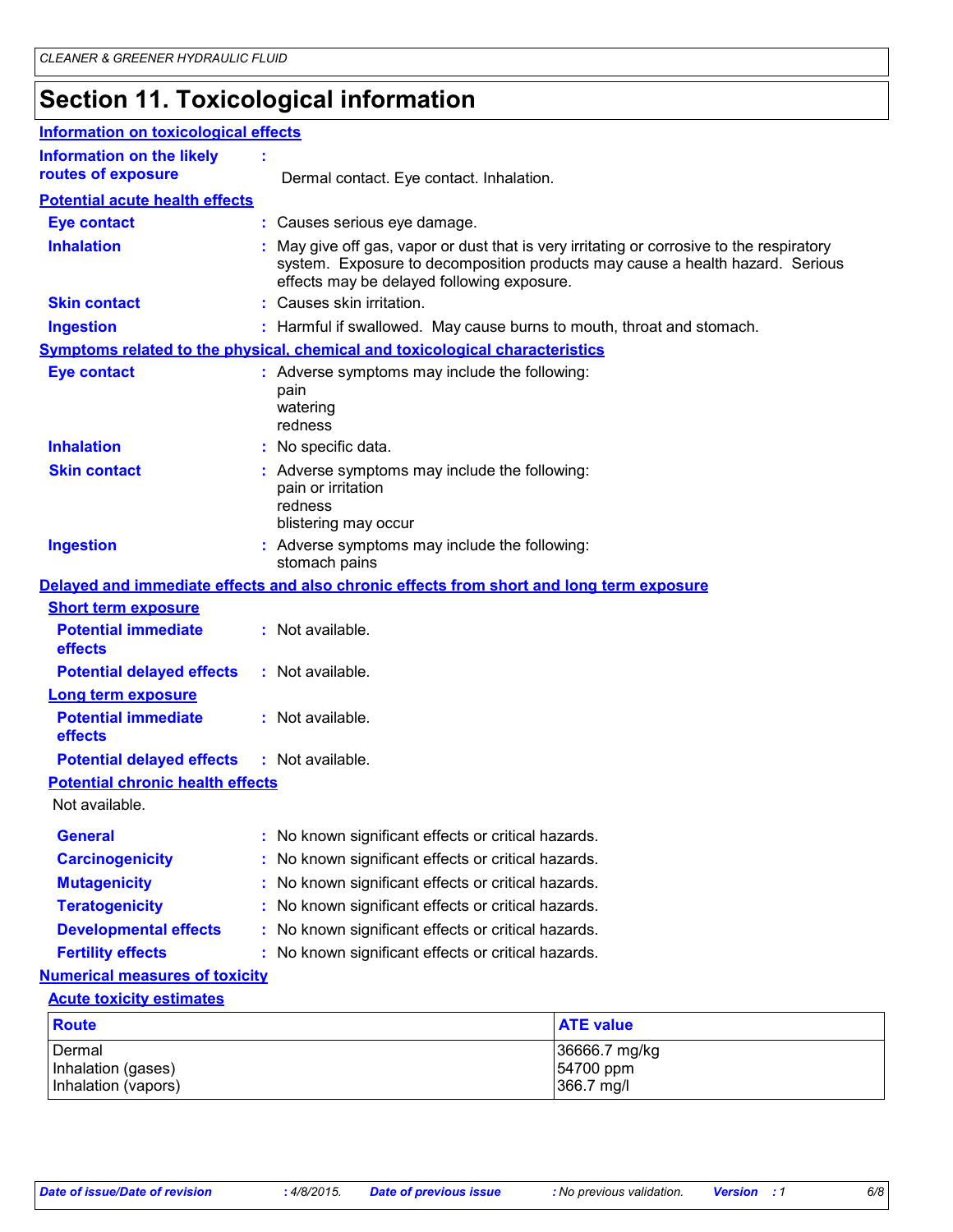# **Section 12. Ecological information**

**Ecotoxicity :**

: Not available.

#### **Aquatic ecotoxicity**

Not available.

### **Section 13. Disposal considerations**

**Waste disposal :**

The generation of waste should be avoided or minimized wherever possible. Empty containers or liners may retain some product residues. This material and its container must be disposed of in a safe way. Dispose of surplus and non-recyclable products via a licensed waste disposal contractor. Disposal of this product, solutions and any byproducts should at all times comply with the requirements of environmental protection and waste disposal legislation and any regional local authority requirements. Avoid dispersal of spilled material and runoff and contact with soil, waterways, drains and sewers.

### **Section 14. Transport information**

**IATA/IMDG/DOT/TDG: Please refer to the Bill of Lading/receiving documents for up to date shipping information.**

### **Section 15. Regulatory information**

| <b>U.S. Federal regulations</b>                                                   |  | : TSCA 12(b) one-time export: No products were found.                                       |  |
|-----------------------------------------------------------------------------------|--|---------------------------------------------------------------------------------------------|--|
|                                                                                   |  | TSCA 12(b) annual export notification: No products were found.                              |  |
|                                                                                   |  | United States inventory (TSCA 8b): All components are listed or exempted.                   |  |
| <b>EPA Registration Number</b>                                                    |  | : Not available.                                                                            |  |
| <b>Clean Air Act Section 112</b><br>(b) Hazardous Air<br><b>Pollutants (HAPs)</b> |  | : Not listed                                                                                |  |
| <b>SARA 302/304</b>                                                               |  |                                                                                             |  |
| <b>Composition/information on ingredients</b>                                     |  |                                                                                             |  |
| No products were found.                                                           |  |                                                                                             |  |
| <b>SARA 304 RQ</b>                                                                |  | : Not applicable.                                                                           |  |
| <b>SARA 311/312</b>                                                               |  |                                                                                             |  |
| <b>Classification</b>                                                             |  | : Immediate (acute) health hazard                                                           |  |
| <b>State regulations</b>                                                          |  |                                                                                             |  |
| <b>Massachusetts</b>                                                              |  | : The following components are listed: 2-(DIMETHYLAMINO) ETHANOL                            |  |
| <b>New York</b>                                                                   |  | : None of the components are listed.                                                        |  |
| <b>New Jersey</b>                                                                 |  | The following components are listed: DIMETHYLAMINOETHANOL;<br><b>DIMETHYLETHANOLAMINE</b>   |  |
| <b>Pennsylvania</b>                                                               |  | The following components are listed: ETHANOL, 2,2'-OXYBIS-; ETHANOL, 2-<br>(DIMETHYLAMINO)- |  |
| <b>California Prop. 65</b>                                                        |  |                                                                                             |  |
| Not available.                                                                    |  |                                                                                             |  |
| <u>Canada</u>                                                                     |  |                                                                                             |  |
| <b>Canadian lists</b>                                                             |  |                                                                                             |  |
| <b>Canadian NPRI</b>                                                              |  | : None of the components are listed.                                                        |  |
| <b>Canada inventory</b>                                                           |  | : All components are listed or exempted.                                                    |  |
| <b>Canadian PCP/DIN Number : Not available.</b>                                   |  |                                                                                             |  |
| <b>International regulations</b>                                                  |  |                                                                                             |  |
|                                                                                   |  |                                                                                             |  |